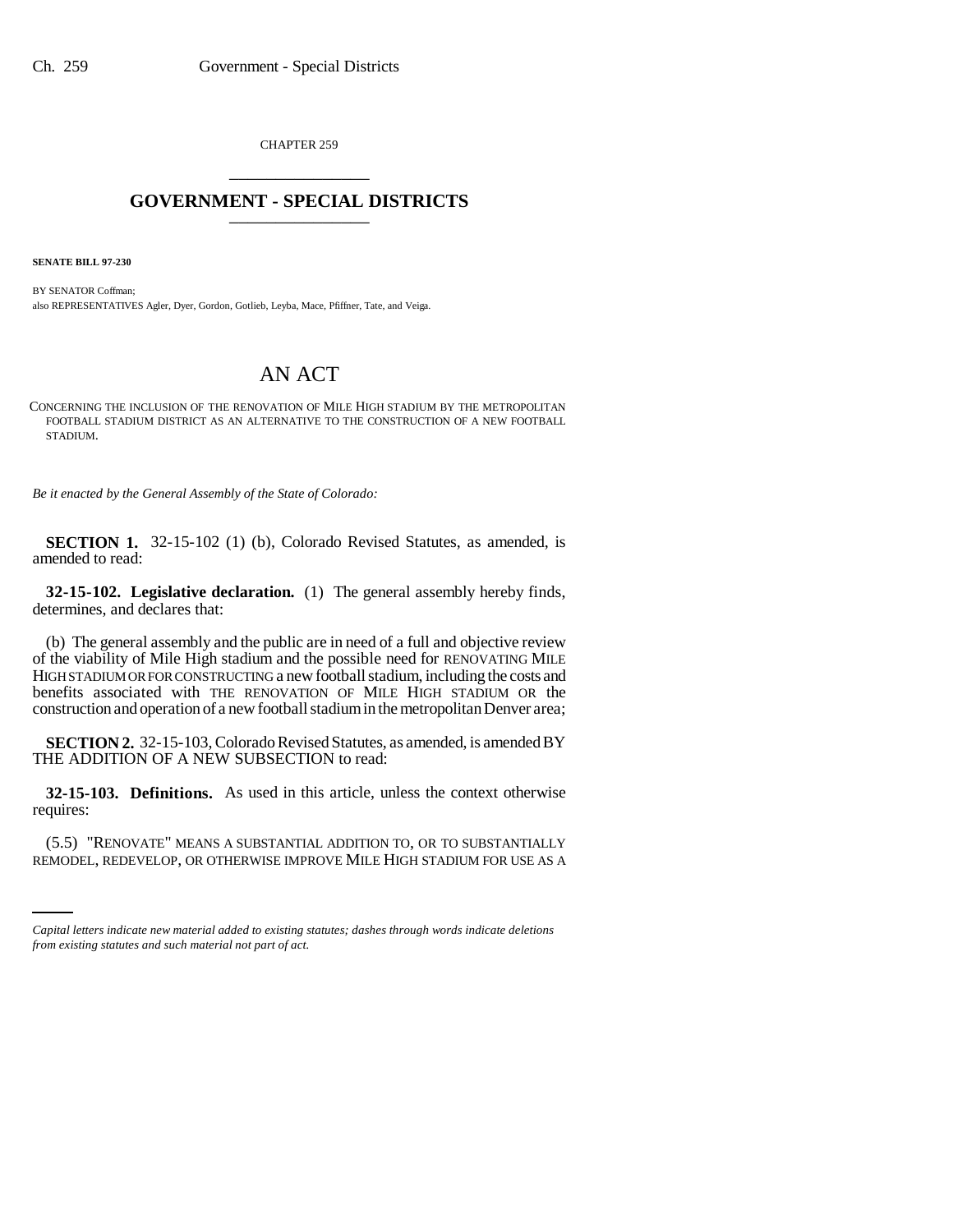STADIUM, AS DEFINED IN THIS SECTION.

**SECTION 3.** 32-15-106, Colorado Revised Statutes, as amended, is amended to read:

**32-15-106. Board of directors - powers and duties.** (1) In addition to any other powers specifically granted to the board in this article, the board shall have the following duties and powers:

(a) To review any reports and studies made and to obtain any additional reports and studies it deems necessary pertaining to the costs of maintaining and repairing Mile High stadium and the costs of RENOVATING MILE HIGH STADIUM OR building a new stadium and to make a determination of whether it is more cost effective and economically viable to RENOVATE MILE HIGH STADIUM OR build a new stadium than to maintain and repair Mile High stadium;

(b) To require such documentation as the board determines necessary showing that the franchise has been or will be released from its existing lease for use of a stadium before a lease between the district and the franchise for use of the new OR RENOVATED stadium commences;

(c) To negotiate an agreement with the franchise:

(I) Requiring the franchise to provide all costs of RENOVATION OR construction that exceed the maximum amount of the special obligation bonds issued by the district or at least twenty-five percent of the costs of RENOVATING MILE HIGH STADIUM OR constructing a new stadium, whichever is greater; and

(II) Requiring the franchise to pay for any costs of RENOVATION OF MILE HIGH STADIUM OR construction of the NEW stadium in excess of the maximum amount paid by the district pursuant to subparagraph (I) of this paragraph (c), including, but not limited to, cost overruns;

(d) To negotiate the lease of MILE HIGH STADIUM IF IT IS RENOVATED OR the NEW stadium as set forth in section 32-15-122;

(e) To negotiate with the counties within the district and with the city and county of Denver and enter into an agreement to provide such counties and the city and county of Denver with a benefit from the revenues, other than sales tax revenues, derived from the operation of MILE HIGH STADIUM IF IT IS RENOVATED OR the NEW stadium during the period of time the district is collecting the sales tax;

(f) After completion of the review, negotiations, and other matters set forth in paragraphs (a) to (e) of this subsection  $(1)$  and if the board determines that there is a need to RENOVATE MILE HIGH STADIUM OR TO construct a new stadium and that the RENOVATION OF MILE HIGH STADIUM OR THE construction of a new stadium is more cost effective and economically viable than maintaining and repairing Mile High stadium, the board shall THEN DETERMINE WHETHER IT IS MORE COST EFFECTIVE AND ECONOMICALLY VIABLE TO RENOVATE MILE HIGH STADIUM OR TO CONSTRUCT A NEW STADIUM, AFTER WHICH THE BOARD SHALL adopt a resolution that, in addition to the statements required by section  $32-15-107(1)$  (b), includes, but shall not be limited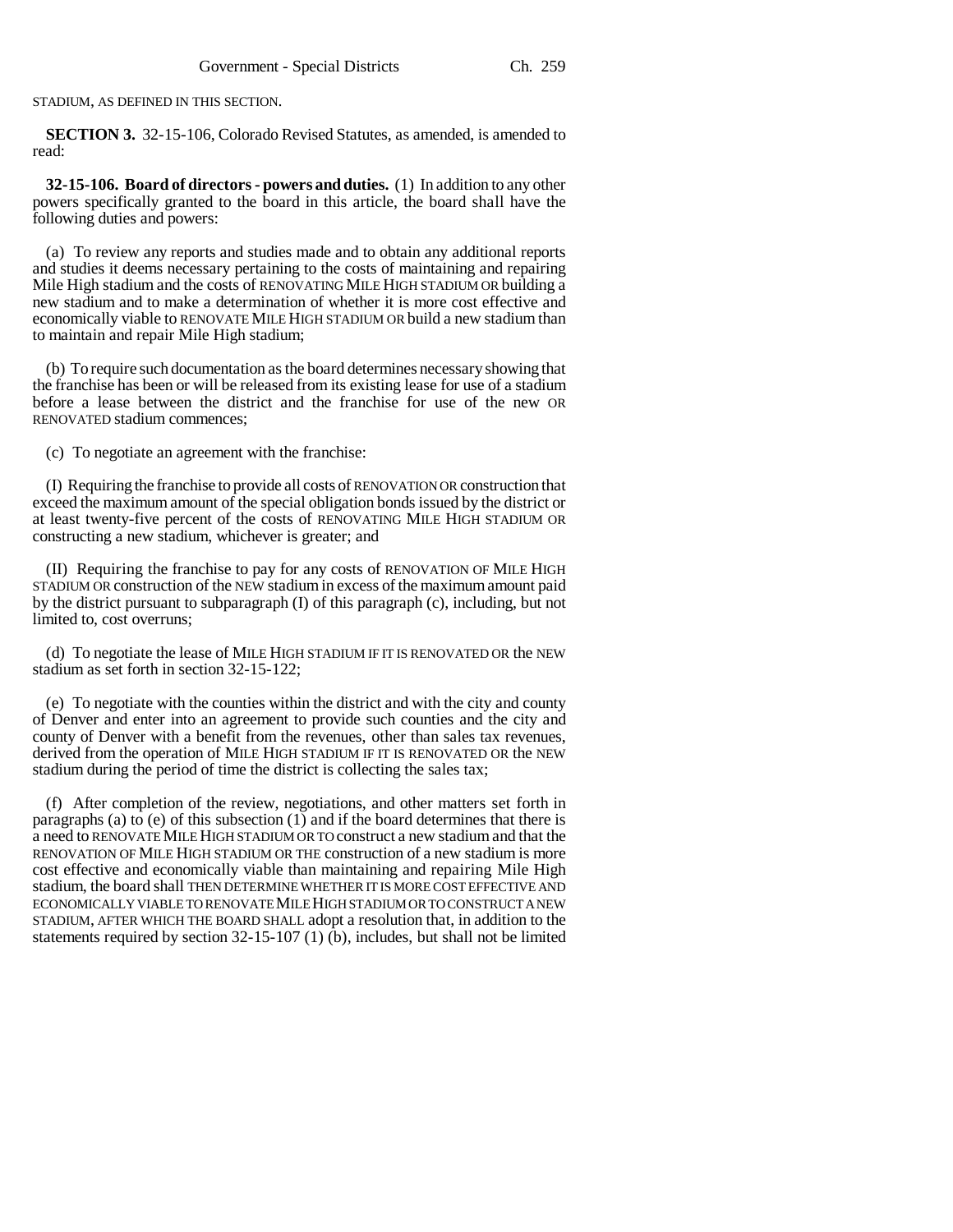to, the following declarations:

(I) That the board has reviewed the reports and studies pertaining to the costs of repairing and maintaining Mile High stadium, and the costs of RENOVATING MILE HIGH STADIUM, AND THE COSTS OF building a new stadium and has made a determination that there is a need to RENOVATE MILE HIGH STADIUM OR TO construct a new stadium and that the RENOVATION OF MILE HIGH STADIUM OR THE construction of a new stadium is more cost effective and economically viable than maintaining and repairing Mile High stadium;

(I.5) THAT IT IS MORE COST EFFECTIVE AND ECONOMICALLY VIABLE TO RENOVATE MILE HIGH STADIUM OR THAT IT IS MORE COST EFFECTIVE AND ECONOMICALLY VIABLE TO CONSTRUCT A NEW STADIUM;

(II) That the board has received adequate documentation assuring the board that the franchise has been or will be released from its existing lease for use of a stadium before a lease between the district and the franchise for use of the RENOVATED OR new stadium commences;

(III) That the district has entered into an agreement with the franchise that requires the franchise:

(A) To provide all costs of RENOVATION OR construction that exceed the maximum amount of the special obligation bonds issued by the district or at least twenty-five percent of the costs of RENOVATING MILE HIGH STADIUM OR constructing a new stadium, whichever is greater; and

(B) To provide any costs of RENOVATION OF MILE HIGH STADIUM OR construction of the NEW stadium in excess of the maximum amount paid by the district pursuant to subparagraph  $(I)$  of paragraph  $(c)$  of subsection  $(1)$  of this section, including, but not limited to, cost overruns;

(III.5) THAT THE BOARD, IF IT HAS DETERMINED THAT IT IS MORE COST EFFECTIVE AND ECONOMICALLY VIABLE TO RENOVATE MILE HIGH STADIUM THAN TO BUILD A NEW STADIUM, HAS ENTERED INTO A CONDITIONAL OR OPTION CONTRACT OR OTHERWISE ASSURED THE ACQUISITION OF MILE HIGH STADIUM, INCLUDING ANY LANDS AND INTERESTS IN REAL AND PERSONAL PROPERTY COMMONLY USED FOR PARKING FACILITIES, STADIUM FACILITIES, AND STADIUM SITE ACCESS, PLUS ANY ADDITIONAL LANDS AND INTERESTS IN REAL PROPERTY AS MAY BE NECESSARY FOR PARKING FACILITIES, STADIUM FACILITIES, AND STADIUM SITE ACCESS;

(IV) IF THE BOARD HAS DETERMINED THAT IT IS MORE COST EFFECTIVE AND ECONOMICALLY VIABLE TO BUILD A NEW STADIUM, that the commission has selected a site for construction of the stadium, a statement of the location of the site, and that the board has entered into a conditional or option contract or otherwise assured the acquisition of the selected stadium site and such other lands and interests in real and personal property as may be necessary for parking facilities, stadium facilities, and stadium site access;

(V) That the district has entered into a lease of MILE HIGH STADIUM IF IT IS RENOVATED OR the NEW stadium with the franchise for the use of the stadium that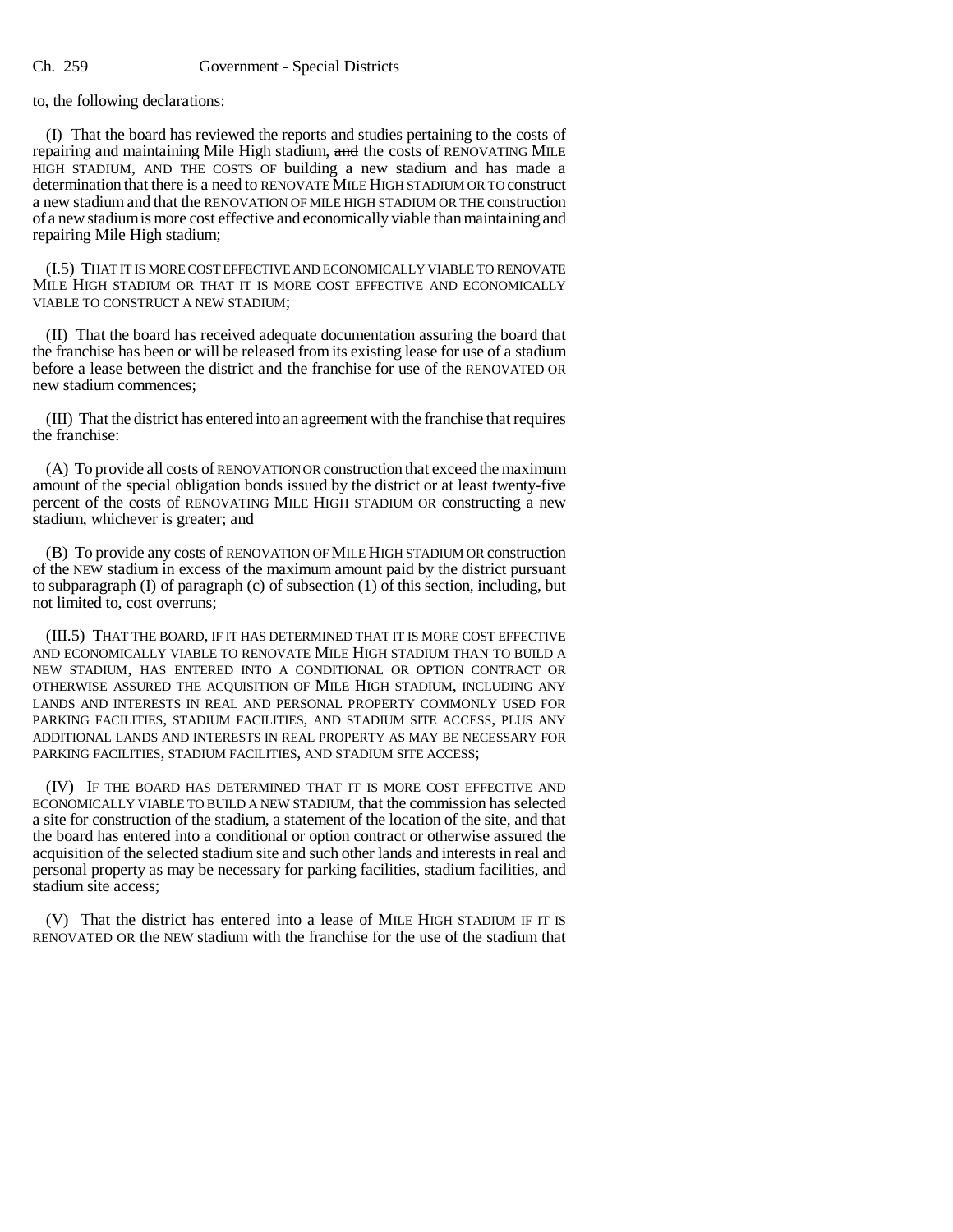meets the requirements set forth in section 32-15-122; and

(VI) That the board has entered into an agreement with the counties within the district and with the city and county of Denver to provide such counties and the city and county of Denver with a benefit from the revenues, other than sales tax revenues, derived from the operation of MILE HIGH STADIUM IF IT IS RENOVATED OR the NEW stadium during the period of time the district is collecting the sales tax.

(f.5) IF THE BOARD HAS DETERMINED THAT IT IS MORE COST EFFECTIVE AND ECONOMICALLY VIABLE TO RENOVATE MILE HIGH STADIUM, TO ENTER INTO A CONDITIONAL OR OPTION CONTRACT ON BEHALF OF THE DISTRICT OR OTHERWISE ASSURE THE ACQUISITION OF MILE HIGH STADIUM, AND SUCH OTHER LANDS AND INTERESTS IN REAL AND PERSONAL PROPERTY COMMONLY USED FOR PARKING FACILITIES, STADIUM FACILITIES, AND STADIUM SITE ACCESS, PLUS ANY ADDITIONAL LANDS AND INTERESTS IN REAL PROPERTY AS MAY BE NECESSARY FOR PARKING FACILITIES, STADIUM FACILITIES, AND STADIUM SITE ACCESS;

(g) IF THE BOARD HAS DETERMINED THAT IT IS MORE COST EFFECTIVE AND ECONOMICALLY VIABLE TO CONSTRUCT A NEW STADIUM, to enter into a conditional or option contract on behalf of the district or otherwise assure the acquisition of the selected stadium site FOR THE NEW STADIUM, and such other lands and interests in real and personal property as may be necessary for parking facilities, stadium facilities, and stadium site access;

(h) To fix the time and place at which its regular and special meetings shall be held within the geographical boundaries of the district;

(i) To adopt and, from time to time, amend or repeal rules of procedure and bylaws not in conflict with the constitution and laws of the state;

(j) To hire such permanent and temporary staff as may be necessary to assist the board in its duties;

(k) To sue and be sued;

(l) To maintain an office at such place as it may designate within the geographical boundaries of the district;

(m) To exercise all powers necessary and requisite for the accomplishment of the purposes for which the district is organized and capable of being delegated by the general assembly; and no enumeration of particular powers granted shall be construed to impair any general grant of power contained in this article or to limit any such grant to powers of the same class as those so enumerated;

(n) To enter into and execute all contracts, leases, intergovernmental agreements, and other instruments in writing necessary or proper to the accomplishment of the purposes of this article, including, but not limited to, intergovernmental agreements concerning revenue sharing;

(o) To engage the services of private consultants and legal counsel to render professional and technical assistance and advice in carrying out the purposes of this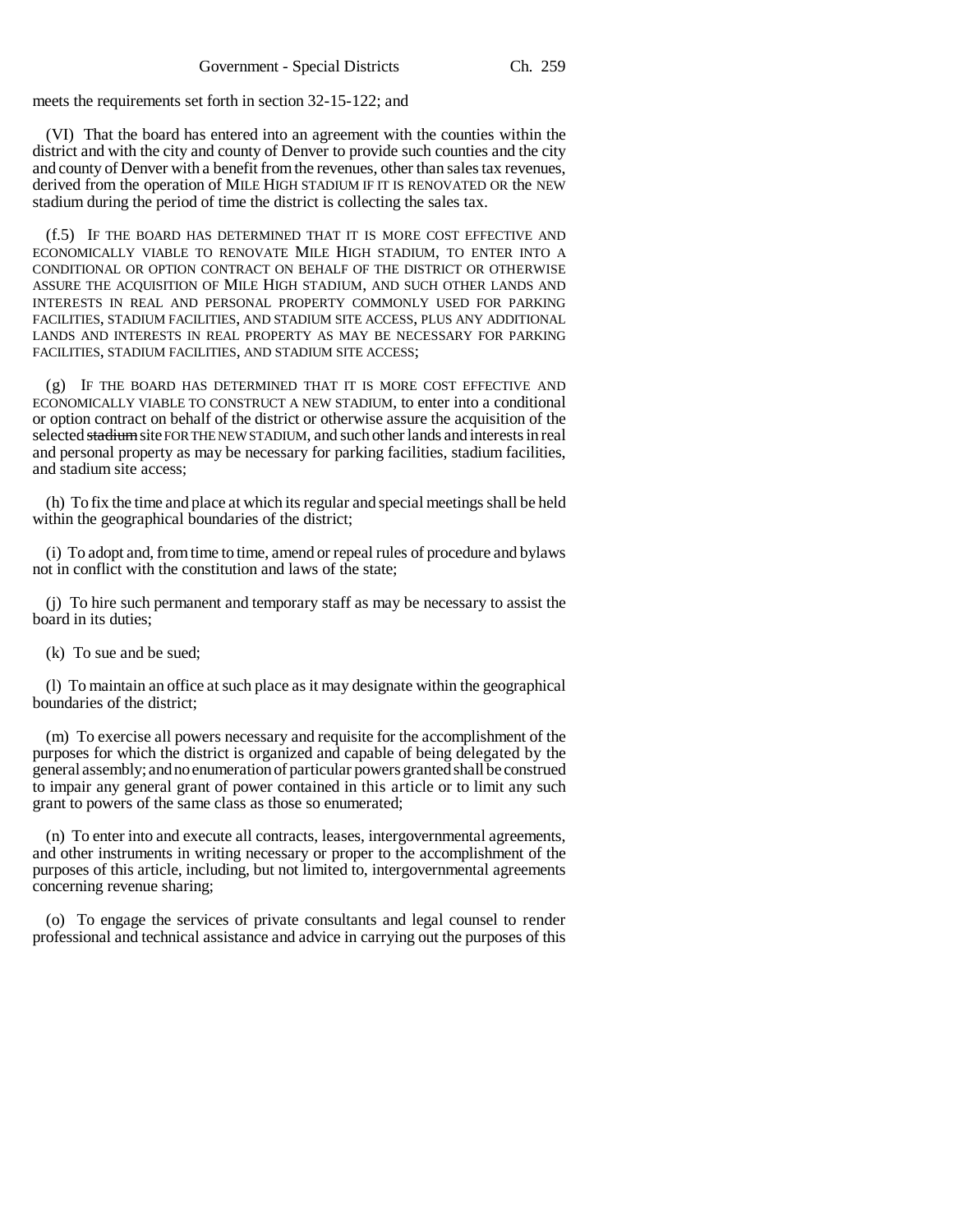article;

(p) To receive and accept from any source aid or contributions of money, property, labor, or other things of value to be held, used, and applied to carry out the purposes of this article subject to the conditions upon which the grants or contributions are made; except that no public moneys from the state, any city, town, city and county, or county, and any department, agency, or instrumentality of the United States of America shall be accepted or expended for any purpose set forth in this article.

(2) After the board has completed the review and negotiations set forth in paragraphs (a) to (e) of subsection (1) of this section and if the board has received notice from the secretary of state stating that a valid petition has been filed and verified and has adopted a resolution pursuant to paragraph (f) of subsection (1) of this section, in addition to any powers granted to the board in subsection (1) of this section or in this article, the board shall have the following powers and duties:

(a) To decide at which general election or election held on the first Tuesday of November in an odd-numbered year the question specified in section 32-15-107 (1) shall be submitted to the registered electors within the geographical boundaries of the district;

(b) To contract for the planning, design, construction, RENOVATION, equipment, preservation, operation, maintenance, and public transportation to MILE HIGH STADIUM IF IT IS RENOVATED, OR THE PLANNING, DESIGN, CONSTRUCTION, EQUIPMENT, PRESERVATION, OPERATION, MAINTENANCE, AND PUBLIC TRANSPORTATION TO a NEW stadium and all necessary works incidental thereto;

(c) To waive any requirement that a contractor providing materials and labor for construction OR RENOVATION of a stadium provide a performance bond prior to commencing construction if, in the opinion of the board, the contractor provides security in another form in the amount necessary to cover the obligations of the contractor under the terms of the construction OR RENOVATION contract;

(d) To enter into such contracts as may be authorized in this article including, but not limited to, contracts for the lease and sale of a stadium;

(e) To establish criteria for the RENOVATION OF MILE HIGH STADIUM OR FOR THE construction and design of a NEW stadium including, but not limited to, a requirement that the NEW stadium have a seating capacity at least equivalent to the seating capacity of Mile High stadium;

(f) To acquire on behalf of the district the selected stadium site FOR A NEW STADIUM, OR MILE HIGH STADIUM IF IT IS TO BE RENOVATED, and such other lands and interests in real and personal property as may be necessary for parking facilities, stadium facilities, and stadium site access, by gift, contract, or other means; except that nothing in this paragraph (f) shall be construed to authorize the board to exercise the power of eminent domain pursuant to the applicable provisions of articles 1 through 7 of title 38, C.R.S.;

(g) (I) IF MILE HIGH STADIUM IS TO BE RENOVATED, TO ARRANGE WITH THE CITY AND COUNTY OF DENVER TO PLAN, REPLAN, ZONE, OR REZONE ANY PART OF THE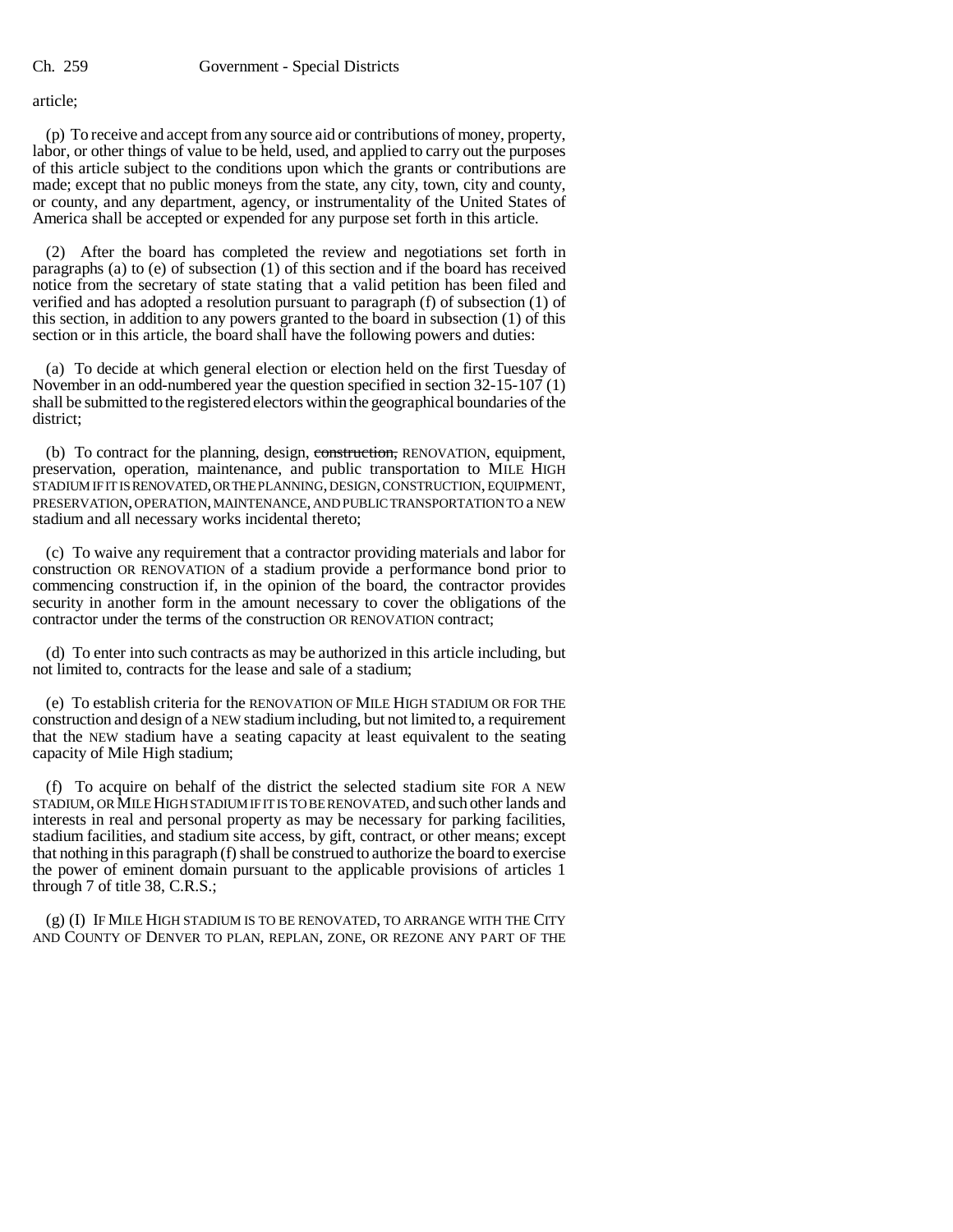STADIUM SITE OR ANY OTHER LANDS OR INTERESTS IN REAL PROPERTY ACQUIRED IN CONNECTION WITH THE ACQUISITION, RENOVATION, MAINTENANCE, AND OPERATION OF THE STADIUM BY THE DISTRICT PURSUANT TO THE PROVISIONS OF THIS ARTICLE;

(II) IF A NEW STADIUM IS TO BE BUILT, to arrange with the city, town, city and county, or county in which the selected stadium site is located to plan, replan, zone, or rezone any part of the selected stadium site, in connection with the acquisition, construction, maintenance, and operation of the stadium proposed or being undertaken by the district pursuant to the provisions of this article;

(h) (I) IF MILE HIGH STADIUM IS TO BE RENOVATED, TO CONSULT WITH THE FRANCHISE AND OTHER POTENTIAL USERS BEFORE ACQUIRING THE STADIUM, ESTABLISHING CRITERIA FOR THE RENOVATION AND REDESIGN OF THE STADIUM, OR CONTRACTING FOR THE RENOVATION OF THE STADIUM;

(II) IF A NEW STADIUM IS TO BE BUILT, to consult with the franchise before acquiring a stadium site, establishing criteria for the construction and design of a stadium, or contracting for the construction of a stadium;

(i) To borrow money, contract to borrow money for the purpose of issuing special obligation bonds, and issue obligations for any of its corporate purposes and to fund such obligations, to refinance such obligations, and to refund such obligations as provided in this article subject to the requirements of section 20 of article X of the state constitution;

(j) To procure insurance against any loss in connection with its property and other assets and liability for personal injury to or damage to property of others in such amounts and from such insurers as are necessary and reasonable for governmental entities owning similar facilities in the district;

(k) To procure insurance or guarantees from any public or private entity, including, but not limited to, the state, any city, town, city and county, or county or any department, agency, or instrumentality of the United States of America for payment of any obligations issued by the district, including the power to pay premiums on any such insurance;

(l) To acquire, dispose of, and encumber real and personal property including, without limitation, rights and interests in property, leases, and easements necessary to the functions or the operation of the district; except that nothing in this paragraph (l) shall be construed to authorize the board to exercise the power of eminent domain pursuant to the applicable provisions of articles 1 through 7 of title 38, C.R.S.;

(m) To fix and, from time to time, to increase or decrease fees, rentals, rates, tolls, penalties, or other charges for services, programs, or facilities furnished by the district in connection with the operation of MILE HIGH STADIUM IF IT IS RENOVATED OR the NEW stadium, and the board may pledge such revenues or any portion thereof for the payment of any indebtedness of the district as provided in this article;

(n) To levy and collect a sales tax pursuant to the provisions of this article, subject to the requirements of section 20 of article X of the state constitution, and the board may pledge such sales tax revenues or any portion thereof for the payment of any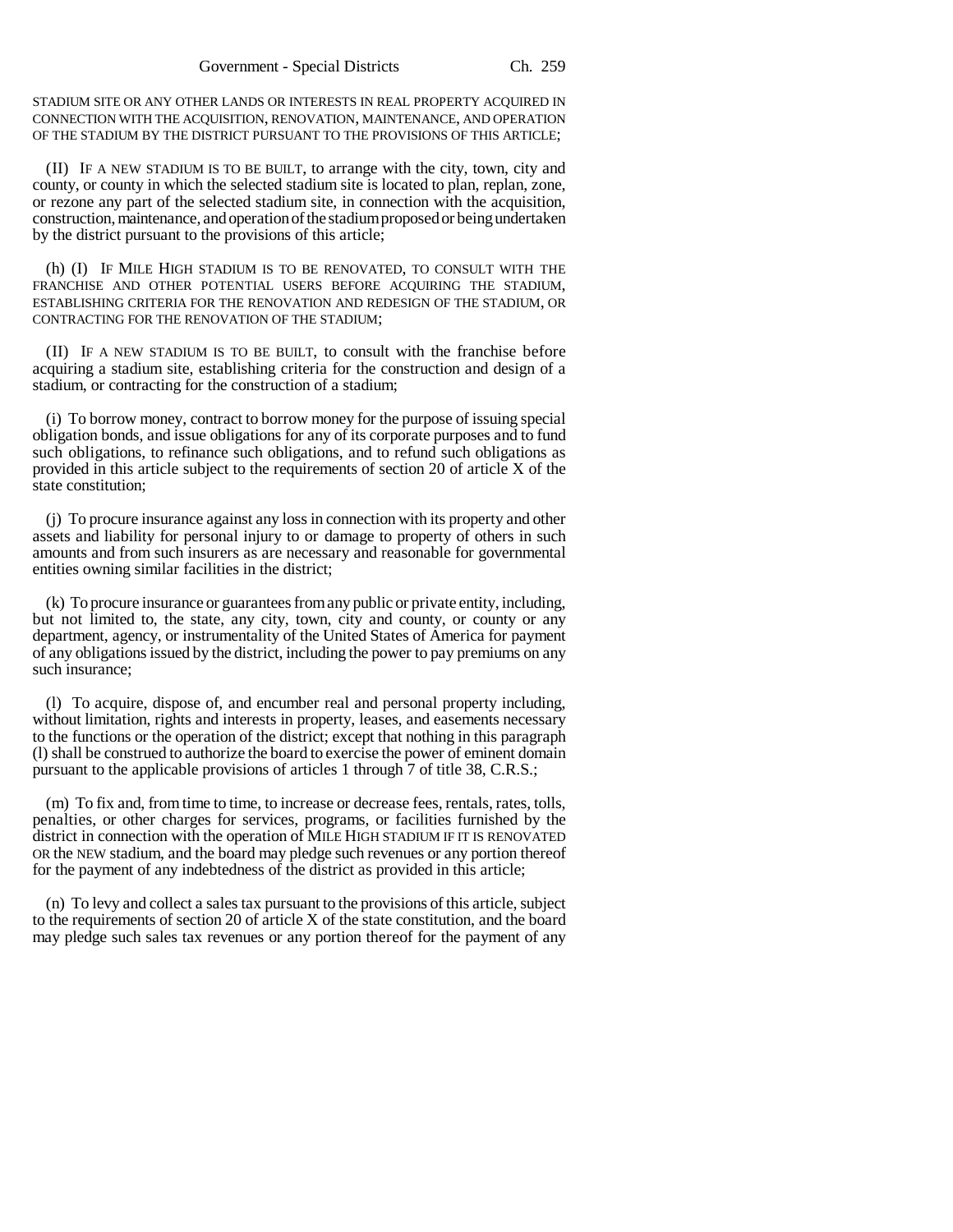indebtedness of the district;

(o) To invest moneys received by the district pursuant to the provisions of this article in accordance with the provisions of part  $\bar{6}$  of article 75 of title 24, C.R.S.;

(p) To administer and use moneys received by the district in accordance with the provisions of this article;

(q) To develop reporting and review requirements governing the receipt and expenditures of any moneys received by the district pursuant to this article;

(r) To deposit any moneys of the district in any banking institution or savings and loan association within the state as authorized in section 24-75-603, C.R.S., and to appoint, for purposes of making such deposits, one or more persons to act as custodians of the moneys of the district, who may be required to give surety bonds in such amounts and form and for such purposes as the board may require.

(3) IF MILE HIGH STADIUM IS RENOVATED OR IF A NEW STADIUM IS BUILT, the board shall make a good faith effort to sell or lease the name of the stadium and any symbol or image of the general design, appearance, or configuration of the stadium, including trademarks, service marks, trade names, and logos. All proceeds from such sale or lease, if any, shall be used by the board to pay the principal, interest, and prepayment premium, if any, on outstanding special obligation bonds issued by the board pursuant to the provisions of this article.

(4) The board shall not use any money received from the franchise to accomplish or exercise any powers and duties of the board prior to the holding of the election authorized pursuant to section 32-15-107.

(5) In carrying out its duties in connection with the operation of the stadium, the board shall duly consider:

(a) That all food and beverage concession contracts at the NEW stadium, OR AT MILE HIGH STADIUM IF IT IS RENOVATED, be competitively bid in accordance with the provisions of article 103 of title 24, C.R.S.;

(b) That, for all food and beverage concession contracts, due consideration be given to persons or businesses that are authorized to transact business in Colorado and that:

(I) (A) Maintain their principal place of business in Colorado; or

(B) Maintain a place of business in Colorado and that have filed unemployment compensation reports in at least seventy-five percent of the eight quarters immediately before commencement of the contract; or

(II) Are minority-owned independent businesses; and

(c) That no person or business be awarded a food and beverage concession contract allowing such person or business to occupy more than twenty-five percent of the total square footage allocated for food and beverage sales at MILE HIGH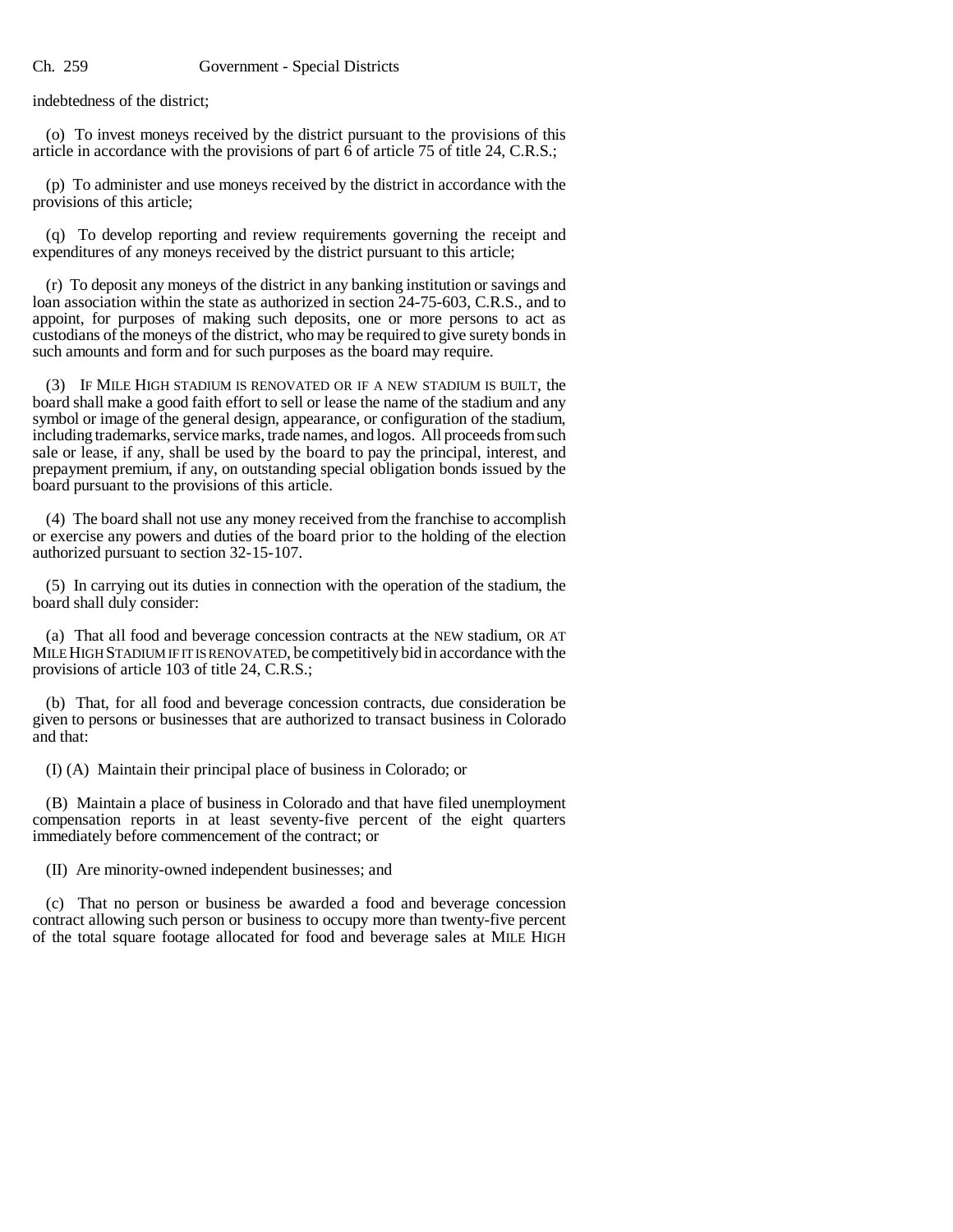STADIUM IF IT IS RENOVATED OR AT the NEW stadium.

(6) (a) The board shall study, consider, and pursue opportunities for privatizing the costs of ACQUIRING MILE HIGH STADIUM OR acquiring a stadium site FOR A NEW STADIUM, the costs of RENOVATING MILE HIGH STADIUM OR constructing a NEW stadium, or the costs of operating a stadium in order to minimize the use of sales tax revenues to the greatest extent possible for the purposes of this article. Such methods to be studied, considered, and pursued by the board in order to achieve such privatization shall include, but not be limited to, the following:

(I) Financial incentives from private sources, including landowners and developers, available to offset the cost of a stadium site and the construction OF A NEW STADIUM, THE COST OF RENOVATING MILE HIGH STADIUM, AND THE COST OF maintenance, and operation of a stadium, including, but not limited to: Contributions of money, goods, equipment, and services; lease-purchase agreements; sale-leaseback agreements; and joint venture proposals;

(II) The sale or lease of seat rights;

(III) The sale or lease of luxury suites, commonly referred to as sky boxes; and

(IV) The sale of long-term advertising, parking, and concession rights.

(b) The board shall study and consider whether it would be beneficial to use a tax other than the sales and use tax authorized in section 32-15-110 to fund all or a portion of any multiple-fiscal year financial obligations issued by the board.

**SECTION 4.** 32-15-107 (1) (d) (I), Colorado Revised Statutes, as amended, is amended to read:

**32-15-107. Authorizing election.** (1) (d) (I) Except as otherwise provided in subparagraph (III) of this paragraph (d), at the election, the question appearing on the ballot shall be DETERMINED as follows:

(A) IN THE EVENT THAT THE BOARD HAS DETERMINED THAT IT IS MORE COST EFFECTIVE AND ECONOMICALLY VIABLE TO RENOVATE MILE HIGH STADIUM THAN TO BUILD A NEW STADIUM, THE QUESTION APPEARING ON THE BALLOT SHALL BE AS FOLLOWS:

"SHALL THE METROPOLITAN FOOTBALL STADIUM DISTRICT TAXES BE INCREASED (first full fiscal year dollar increase) ANNUALLY AND BY WHATEVER ADDITIONAL AMOUNTS ARE RAISED ANNUALLY THEREAFTER FROM THE LEVY AND COLLECTION BY THE DISTRICT OF A ONE-TENTH OF ONE PERCENT SALES AND USE TAX FOR A PERIOD NOT TO EXTEND BEYOND JANUARY 1, 2012, OR UPON PAYMENT OF THE SPECIAL OBLIGATION BONDS, WHICHEVER OCCURS EARLIER, COMMENCING AFTER THE TERMINATION OF THE SALES AND USE TAX LEVIED AND COLLECTED BY THE DENVER METROPOLITAN MAJOR LEAGUE BASEBALL STADIUM DISTRICT, WITH ALL OF THE PROCEEDS TO BE USED AND SPENT, ALONG WITH FUNDS FROM OTHER SOURCES INCLUDING THE PRIVATE SECTOR, FOR THE COSTS RELATING TO THE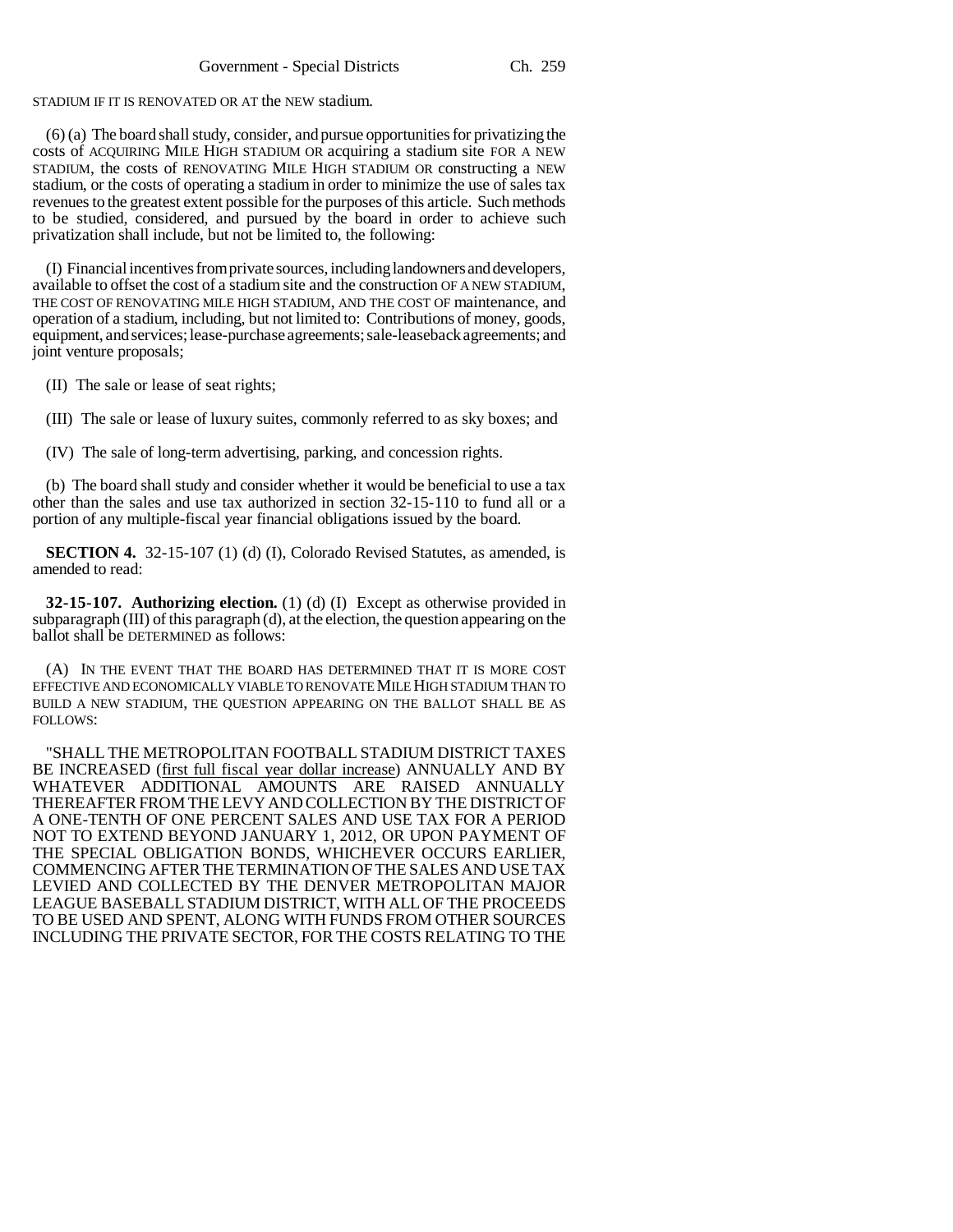RENOVATION OF MILE HIGH STADIUM; AND SHALL THE METROPOLITAN FOOTBALL STADIUM DISTRICT BE AUTHORIZED TO ISSUE MULTIPLE-FISCAL YEAR FINANCIAL OBLIGATIONS PAYABLE FROM THE PROCEEDS OF SAID ONE-TENTH OF ONE PERCENT SALES AND USE TAX AND SAID FUNDS FROM OTHER SOURCES, WHICH AUTHORIZATION SHALL INCLUDE THE AUTHORITY TO REFUND SUCH MULTIPLE-FISCAL YEAR FINANCIAL OBLIGATIONS AND REFUNDING SPECIAL OBLIGATION BONDS WITHOUT ADDITIONAL VOTER APPROVAL?"

(B) IN THE EVENT THAT THE BOARD HAS DETERMINED THAT IT IS MORE COST EFFECTIVE AND ECONOMICALLY VIABLE TO BUILD A NEW STADIUM THAN TO RENOVATE MILE HIGH STADIUM, THE QUESTION APPEARING ON THE BALLOT SHALL BE AS FOLLOWS:

"SHALL THE METROPOLITAN FOOTBALL STADIUM DISTRICT TAXES BE INCREASED (first full fiscal year dollar increase) ANNUALLY AND BY WHATEVER ADDITIONAL AMOUNTS ARE RAISED ANNUALLY THEREAFTER FROM THE LEVY AND COLLECTION BY THE DISTRICT OF A ONE-TENTH OF ONE PERCENT SALES AND USE TAX FOR A PERIOD NOT TO EXTEND BEYOND JANUARY 1, 2012, OR UPON PAYMENT OF THE SPECIAL OBLIGATION BONDS, WHICHEVER OCCURS EARLIER, COMMENCING AFTER THE TERMINATION OF THE SALES AND USE TAX LEVIED AND COLLECTED BY THE DENVER METROPOLITAN MAJOR LEAGUE BASEBALL STADIUM DISTRICT, WITH ALL OF THE PROCEEDS TO BE USED AND SPENT, ALONG WITH FUNDS FROM OTHER SOURCES INCLUDING THE PRIVATE SECTOR, FOR THE COSTS RELATING TO THE CONSTRUCTION OF A NEW FOOTBALL STADIUM TO BE LOCATED WITHIN THE DISTRICT; AND SHALL THE METROPOLITAN FOOTBALL STADIUM DISTRICT BE AUTHORIZED TO ISSUE MULTIPLE-FISCAL YEAR FINANCIAL OBLIGATIONS PAYABLE FROM THE PROCEEDS OF SAID ONE-TENTH OF ONE PERCENT SALES AND USE TAX AND SAID FUNDS FROM OTHER SOURCES, WHICH AUTHORIZATION SHALL INCLUDE THE AUTHORITY TO REFUND SUCH MULTIPLE-FISCAL YEAR FINANCIAL OBLIGATIONS AND REFUNDING SPECIAL OBLIGATION BONDS WITHOUT ADDITIONAL VOTER APPROVAL?"

**SECTION 5.** 32-15-111 (1) (b), (1) (c), and (1) (g), Colorado Revised Statutes, as amended, are amended to read:

**32-15-111. Sales tax revenues - use.** (1) Sales tax revenues levied and collected pursuant to the provisions of section 32-15-110 shall be used by the board for the following purposes:

(b) UPON THE APPROVAL OF THE REGISTERED ELECTORS OF THE BALLOT QUESTION SET FORTH IN SECTION 32-15-107 (1) (d) (I) (B), to acquire a site within the district that shall be suitable for construction of a stadium;

(c) To plan, design, and RENOVATE MILE HIGH STADIUM OR TO PLAN, DESIGN, AND construct a stadium and all facilities incidental thereto;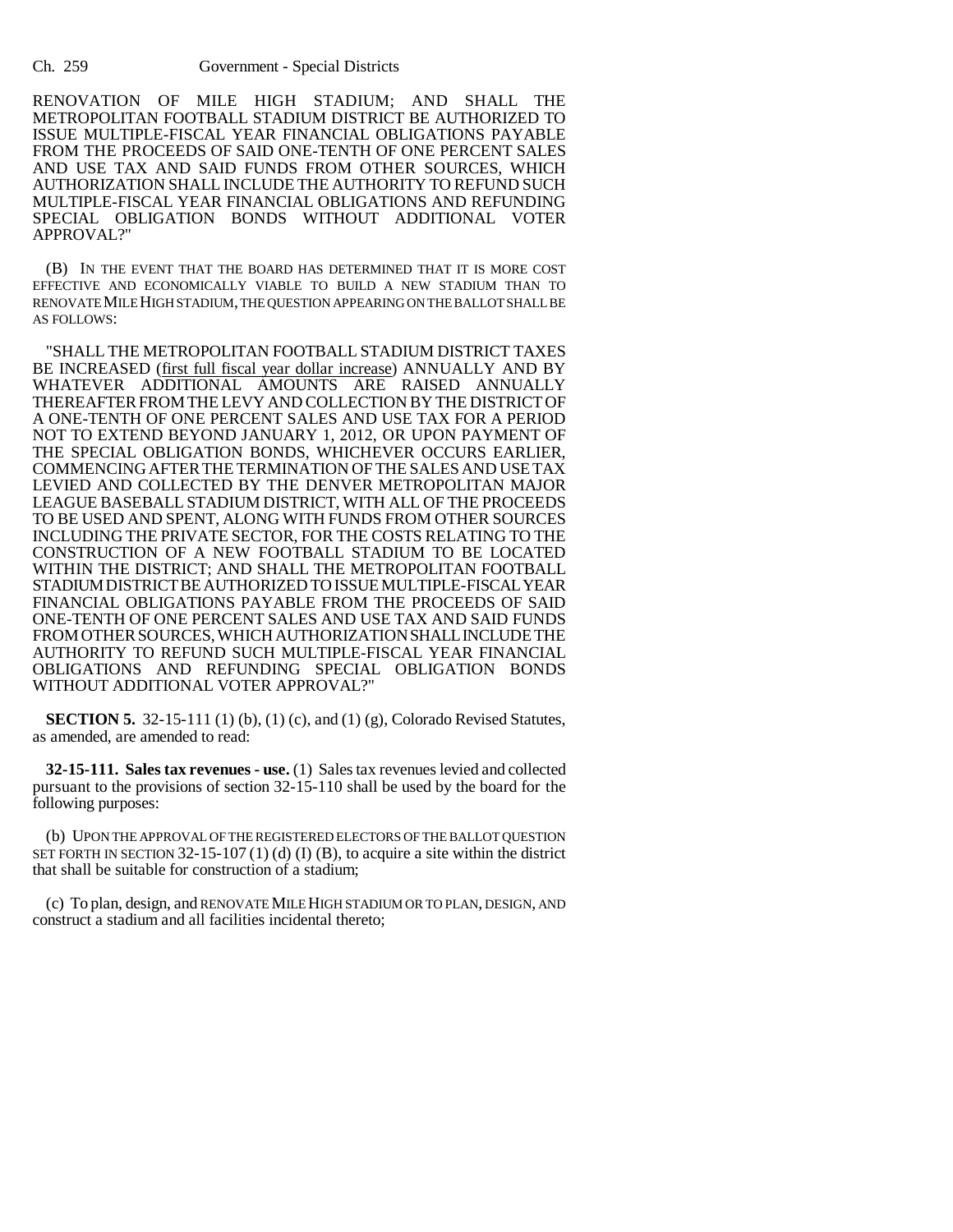(g) To reimburse the board for preconstruction planning of the design and RENOVATION OF MILE HIGH STADIUM OR THE construction of a NEW stadium and for the hiring of professionals to assist in these and other related activities.

**SECTION 6.** 32-15-120, Colorado Revised Statutes, as amended, is amended to read:

**32-15-120. Contracts.** The board shall award contracts in excess of three thousand dollars on a fair and competitive basis for the RENOVATION OR construction of any works, facility, or project, or portion thereof, or for the performance or furnishing of any labor, material, personal or real property, services, or supplies.

**SECTION 7.** 32-15-126, Colorado Revised Statutes, as amended, is amended to read:

**32-15-126. Sale of real and personal property of district.** Upon completion of the RENOVATION OF MILE HIGH STADIUM OR THE construction of a NEW stadium pursuant to the provisions of this article, the board shall make a good faith effort to sell the real and personal property of the district, including the stadium, to any qualified buyer subject to the leasehold interest and other contract rights of the franchise. The board shall establish criteria to determine qualified buyers. The board shall not accept any offer from any qualified buyer for such real and personal property of the district for an amount less than the total amount of outstanding obligations of the district or the amount of sales tax revenues used by the board to acquire a site for the stadium and to construct the stadium, whichever is greater.

**SECTION 8.** 32-15-129 (1) (b), (1) (c), and (1) (d), Colorado Revised Statutes, as amended, are amended to read:

**32-15-129. Commission - powers and duties.** (1) The commission shall have the following powers and duties:

(b) To establish criteria for selection of a stadium site FOR A NEW STADIUM, INCLUDING THE PRESENT MILE HIGH STADIUM SITE;

(c) To conduct such investigations and studies as may be necessary in order to evaluate sites within the district that may be suitable for the construction of a stadium, including, without limitation, a study of sports facilities in other cities. In connection with such evaluation process, the board shall consult with representatives of any city, town, city and county, or county included, in whole or in part, in the district, the chambers of commerce located within the district, the board of directors of the Denver metropolitan major league baseball stadium district, the Colorado baseball commission, and any other individuals, groups of individuals, or entities that may provide any relevant expertise concerning the evaluation of stadium sites FOR A NEW STADIUM. In addition, the board shall consult with the urban land institute pursuant to the provisions of section 32-15-132 concerning the evaluation of sites, for a INCLUDING MILE HIGH stadium.

(d) To select a single site within the district for the location of a NEW stadium OR THE MILE HIGH STADIUM SITE after consideration of the results of the investigations, studies, evaluation, and consultations set forth in paragraph (c) of this subsection (1);